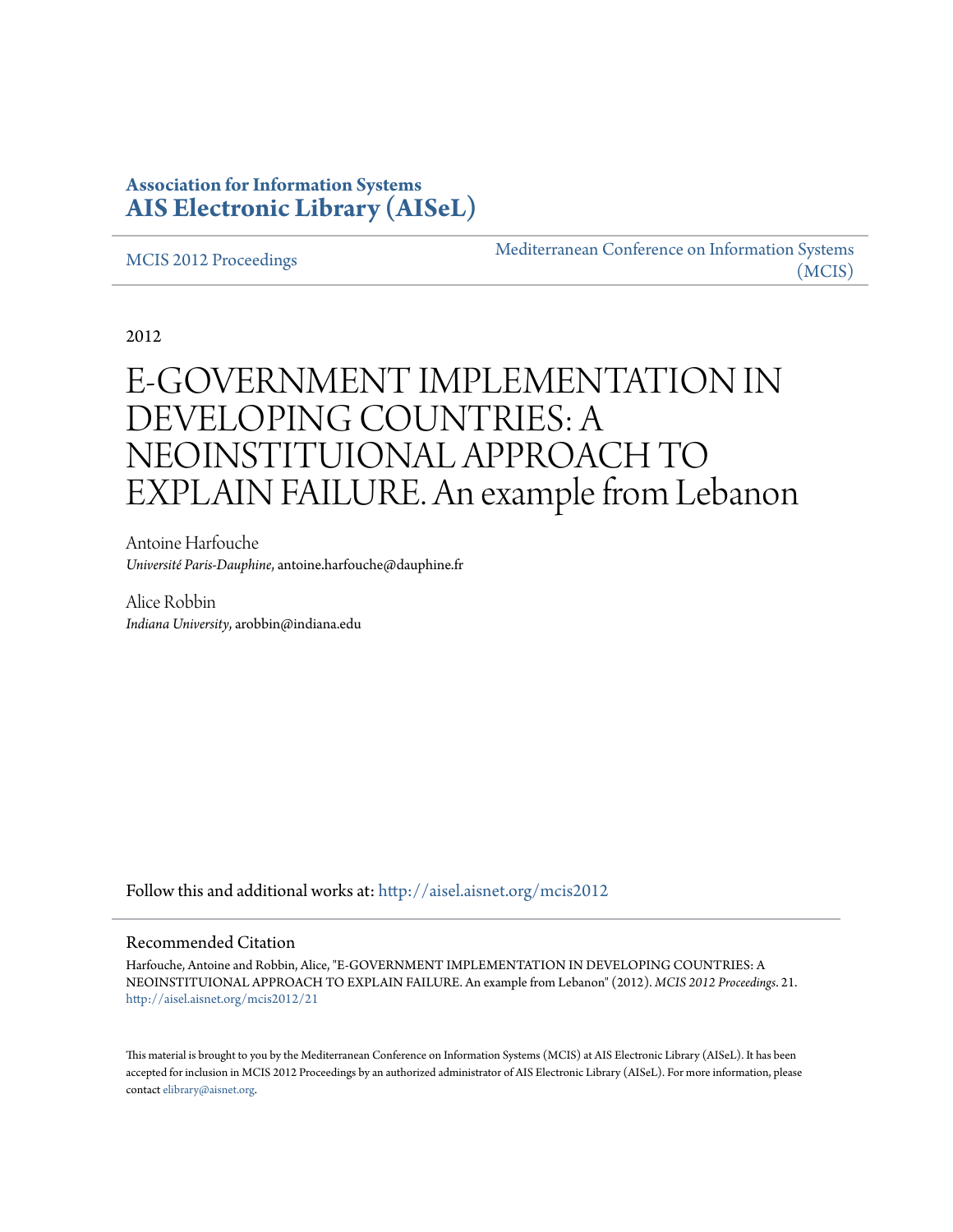#### **E-GOVERNMENT IMPLEMENTATION IN DEVELOPING COUNTRIES: A NEOINSTITUIONAL APPROACH TO EXPLAIN FAILURE**

Antoine Harfouche, Université de François-Rabelais, VAL de LOire REcherche en Management (VALLOREM, E.A. 6296), antoine.harfouche@univ-tours.fr

Alice Robbin, Indiana University Bloomington, arobbin@indiana.edu

#### *Abstract*

*This paper presents preliminary results of an ongoing study of e-government implementation in Lebanon. Following suggestions by various scholars that students of e-government employ theory to strengthen our knowledge about ICT for development, we apply a neoinstitutional theoretical lens to understand the role of international donor agencies that led the Lebanese public authorities, since 2000, to invest in e-services despite the country's serious economic difficulties and heavy debt. We situate the implementation of an e-government infrastructure in the context of external pressures that Lebanese public administrators confronted. This analysis is based on the triangulation of evidence from semi-structured interviews with senior officials in government agencies who led the implementation effort, official government documents, and newspaper reports on the progress of this project. We find that the response by Lebanese public officials can be explained by the three isomorphic processes of coercion, mimesis, and transmission of norms. This case study suggests that implementing e-administration by developing countries is not necessarily motivated by a search for efficiency; under certain conditions, adoption results from external institutional pressures. Nonetheless, this implementation needs to be understood as only a very small part of a larger story of the history and politics of Lebanon which contributed to what has been called the "still born" implementation of e-government in Lebanon.* 

*Keywords: e-government, e-administration, neoinstitutional theory, isomorphism, ICT adoption*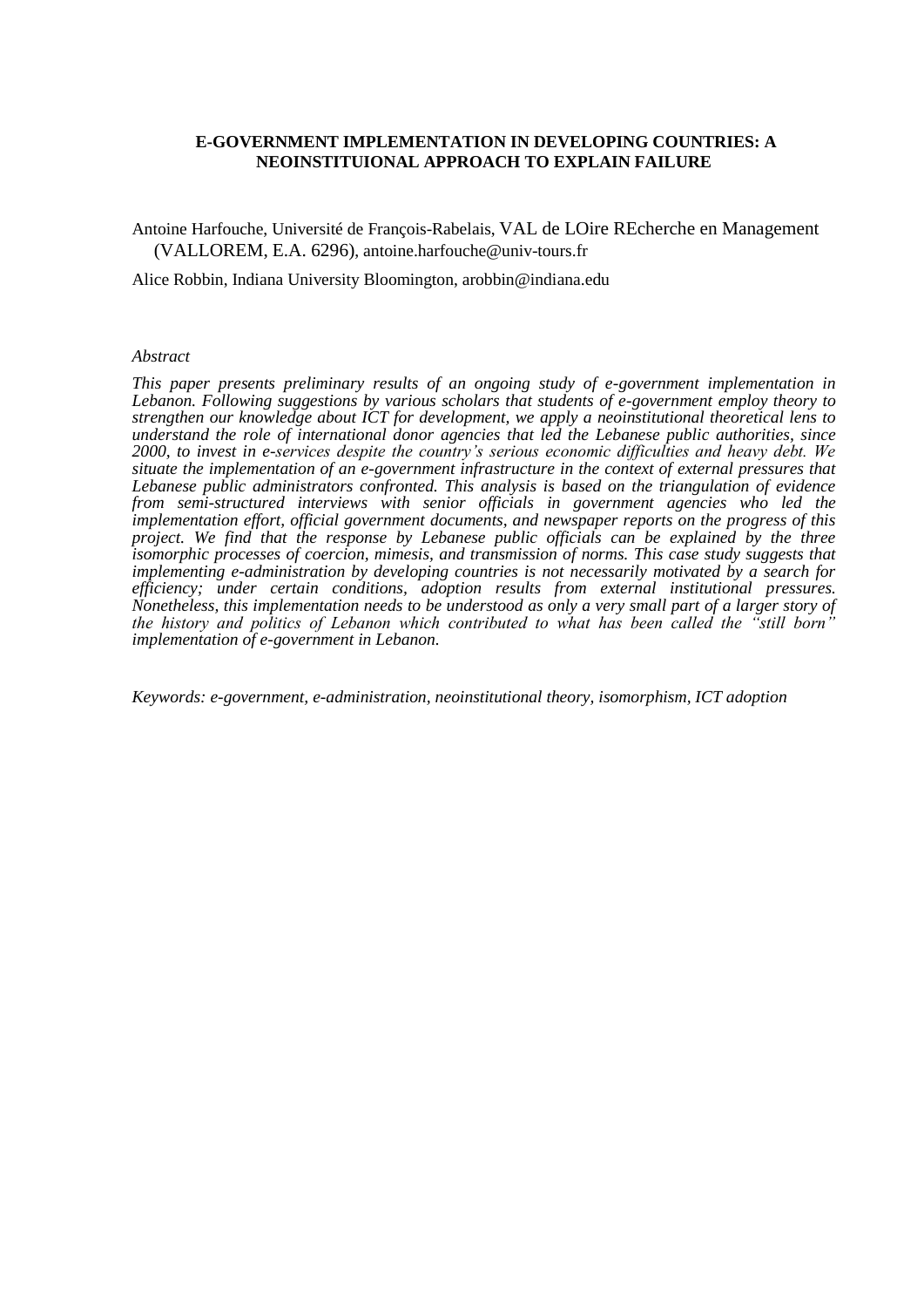#### **1 Introduction**

Electronic government has been a priority throughout the world for more than twenty-five years, viewed as a critical tool for efficient and effective public services. Evidence in the developed world reveals a number of successes; various reports demonstrate that this form of government has led to improvements in economic development, services, and the quality of governance (see Ahn and Bretsschneider 2011; Kim et al. 2009). However, studies also indicate that more than 85 percent of egovernment projects in developing countries can be classified as partial or total failures (Dada 2006; Gomez and Pather 2012; Heeks 2002, 2009; Hawari and Heeks 2010). According to some studies, these failures result because the majority of their citizens do not use the Internet and thus e-services, although an infrastructure exists (Basu 2004). Heeks (2002) and others contend, however, that these failures derive from the gap between design of the technology and its implementation context.

This is certainly the case for Lebanon, a developing country that, despite its serious economic difficulties and heavy debt, invested enormous sums of money since 2000 to build an e-government services infrastructure (OMSAR, 2001, 2003, 2009). Internet utilization (penetration) in 2000, when the e-government initiative began, was estimated at 6% of the population, increasing in 2008 to 24%, and 35% in 2011 (Miniwatts 2012), suggesting that the Lebanon was and remains far from attaining the government"s goal of e-public services adoption. Indeed, some might argue that the Lebanese eadministration project arrived still-born. Why this assessment?

This paper presents preliminary findings from an ongoing study of e-government implementation in Lebanon. We examine this implementation of an e-government infrastructure in the *context of external pressures* that Lebanese public administrators confronted. We show that the objective of gaining legitimacy − eliciting support and underwriting by donor international agencies, trumped the reality of Lebanon"s economic crisis, internal bureaucratic intransigence and structural incapacity, and limited ICT adoption by Lebanese citizens. It is, of course, a well-known story in ICT implementation in developing countries. This analysis triangulates evidence from semi-structured interviews with senior officials in government agencies who led the implementation effort, official government documents, and newspaper reports on the progress of this e-government project.

We respond to Yildez's (2007) call to e-government scholars to move the field forward by conducting studies that explicitly direct our attention to the "complex political and institutional environments in which e-government policy and development processes take place and to the use of process-oriented theory and methodologies and primary data gathered through interviews, participant observation, and archival analysis" (p. 660). We concur with Avgerou (2001) that we must understand the context of organizational change. We employ theory to strengthen our knowledge about ICT for development (ICT4D) by applying a neoinstitutional (aka "new institutional") theoretical lens to understand the role of external pressures that led the Lebanese public authorities to invest in information and communication technologies (ICT) and e-public services. As Powell (2007) notes, "A key analytical task for institutional analysis is to ascertain which factors are important in particular contexts and the extent to which the [regulative, normative, and cultural/cognitive] mechanisms work to reinforce the prevailing social order or undercut one another" (p. 976).

The paper is organized in the following way. Research on information technology and e-government adoption and implementation in developed and developing countries is vast and our audience well informed. We thus provide only a minimal description of what has been defined as "e-government" and its theoretical foundation of modernization and focus on the core concept of isomorphism of new institutional theory that is relevant to this case study (Section 2). How this case study was conducted is then described (Section 3). We describe the context for implementing Lebanon"s e-government project between 2000 and 2008 (Section 4). We then discuss the relevance of the three forms of isomorphic processes (Section 5) and conclude with an acknowledgement of the limitations of our explanation and future research directions (Section 6).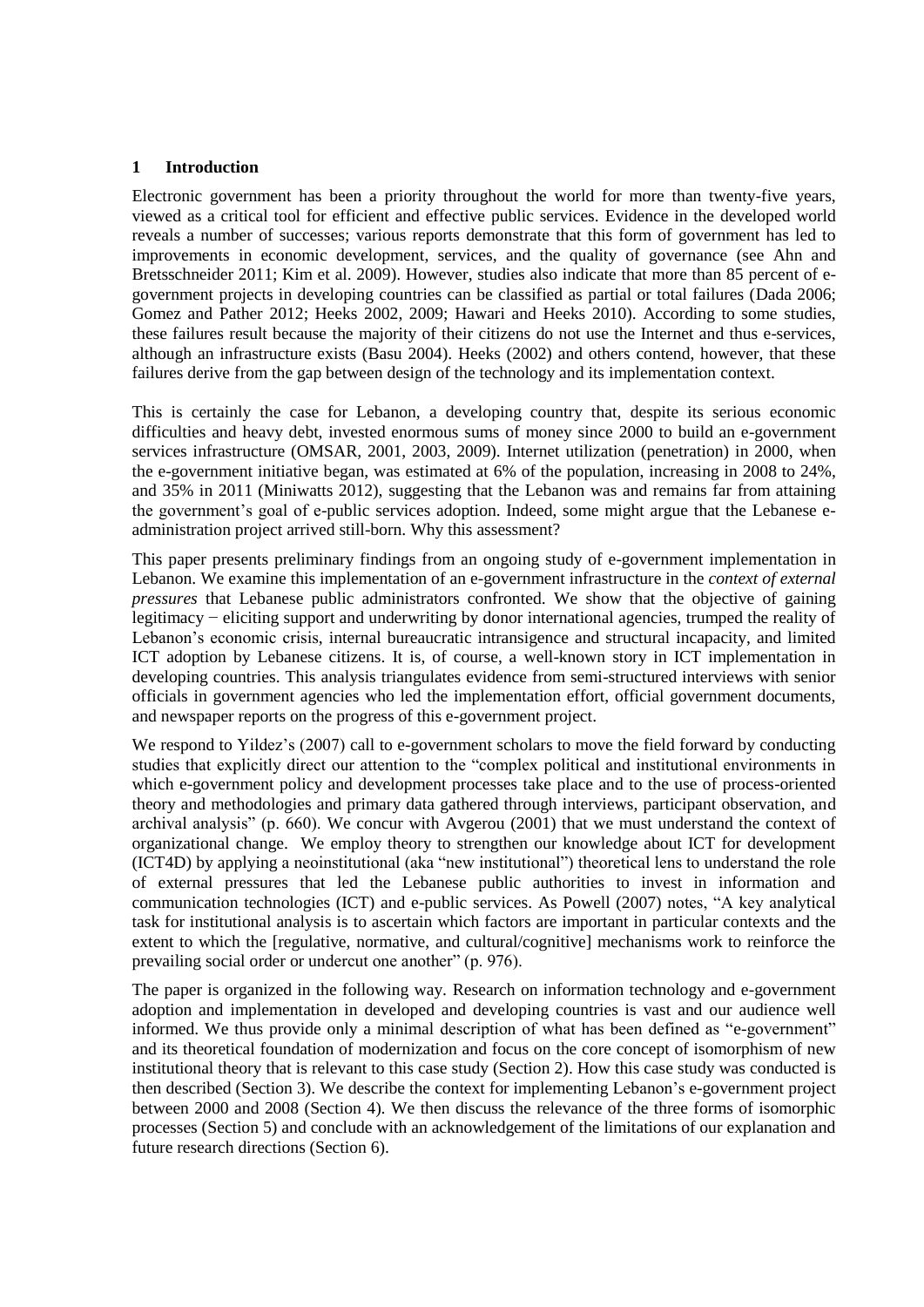#### **2 E-government and institutional theory**

#### **2.1 The e-government concept as the "modernization effort"**

The discourse of e-government in advanced and developing economies is infused with normative conceptions about government, civil society, the corporate sector, and citizens and their relationships. These may be deemed the rules and norms that shape, give meaning to, rationalize, and constrain choice by public officials. Derived from modernization theory of the 1950s, has been the presumption that "the transfer of capital goods, technologies, industries and Western norms to the developing countries would bring rapid economic productivity and social development in the developing countries, which were considered to be ancient and primitive" (Ojo 2004, p. 141). The New Public Management (NPM) model was heralded as a managerial alternative to the traditional model of public administration, introducing a "performance management system (PMS) with the aim of measuring and enhancing the success of public organizations and holding public administrators accountable for their performance and elected officials accountable for their leadership" (Ohemeng 2010, p. 457).

International development donor agencies and countries advanced an e-government (ICT) implementation agenda to modernize public administration in developing countries. The World Bank (2011) conceives of e-government as "the use by government agencies of information technologies…to transform relations with citizens, businesses, and other arms of government" in its role as service provider, from a "product- or process-centric" provider that serves citizens "to a customer-centric provider" (Deloitte Research in Ciborra 2005, p. 267). ICTs modernize the bureaucracy's functions of production, coordination, control, and integration through computer networks and thus improve productivity, internal managerial efficiency, and the effectiveness of public service delivery to citizens (Bellamy and Taylor 1998). ICT implementation (e-governance) would enable good governance.

The conclusion of analysts of modernization efforts is that information systems and ICT adoption represents the implementation of forms of "techno-economic rationality of development that stem from Western conceptions of modernity," that is, "the ultimate fundamental value" is "economic growth in a free market economy through IT adoption" (Avgerou 2000, p. 2). E-government represents "an organizing principle" (Avgerou, p. 2), an effort to "reorder" and "control organizational processes and structures through market mechanisms" (Ciborra 2005, pp. 261, 262). The emphasis is on efficiency, productivity, and transparency based on scientific (techno)-rationality. The restructuring of citizen-government relationships is governance by the marketplace according to the tenets of neoliberalism. Ciborra (2005) comments that the "model is supposed to address state failures due to governance breakdown, corruption, rent seeking, distortions in markets and the absence of democracy" (p. 269). The goal is to "destroy archaic superstitions and relations" that "should be applied at whatever social, cultural, and political cost" (Avgerou 2000, p. 6).

#### **2.2 The status of public organizations under pressure: neoinstitutional theory in management, information systems, and e-government**

All organizations are subject to internal and external pressures of legitimacy and competition (Carroll and Hannan 1989); organizations adapt not only to internal constraints but equally to values of the external society (Selznick 1949). These two types of pressures may explain whether or not organizations adopt technological innovations Studies have shown that, in general, public organizations, more than other types of organizations, are uniquely subjected to external pressures of legitimacy but not to pressures of competition due to their reliance on resources from their environment (Lootvoet 2007; Pheffer and Salancik 1978; Suchman 1995). This suggests that adoption of e-administration by government agencies is not exclusively motivated by a search for efficiency. According to Naveh et al. (2004), early adopters of a management innovation act with the goal of maximizing alignment between the organization"s needs and proposals for the innovation. This may explain why certain developed countries were early adopters and implementers of electronic administration. However, according to Naveh et al., those late adopters did so under pressure of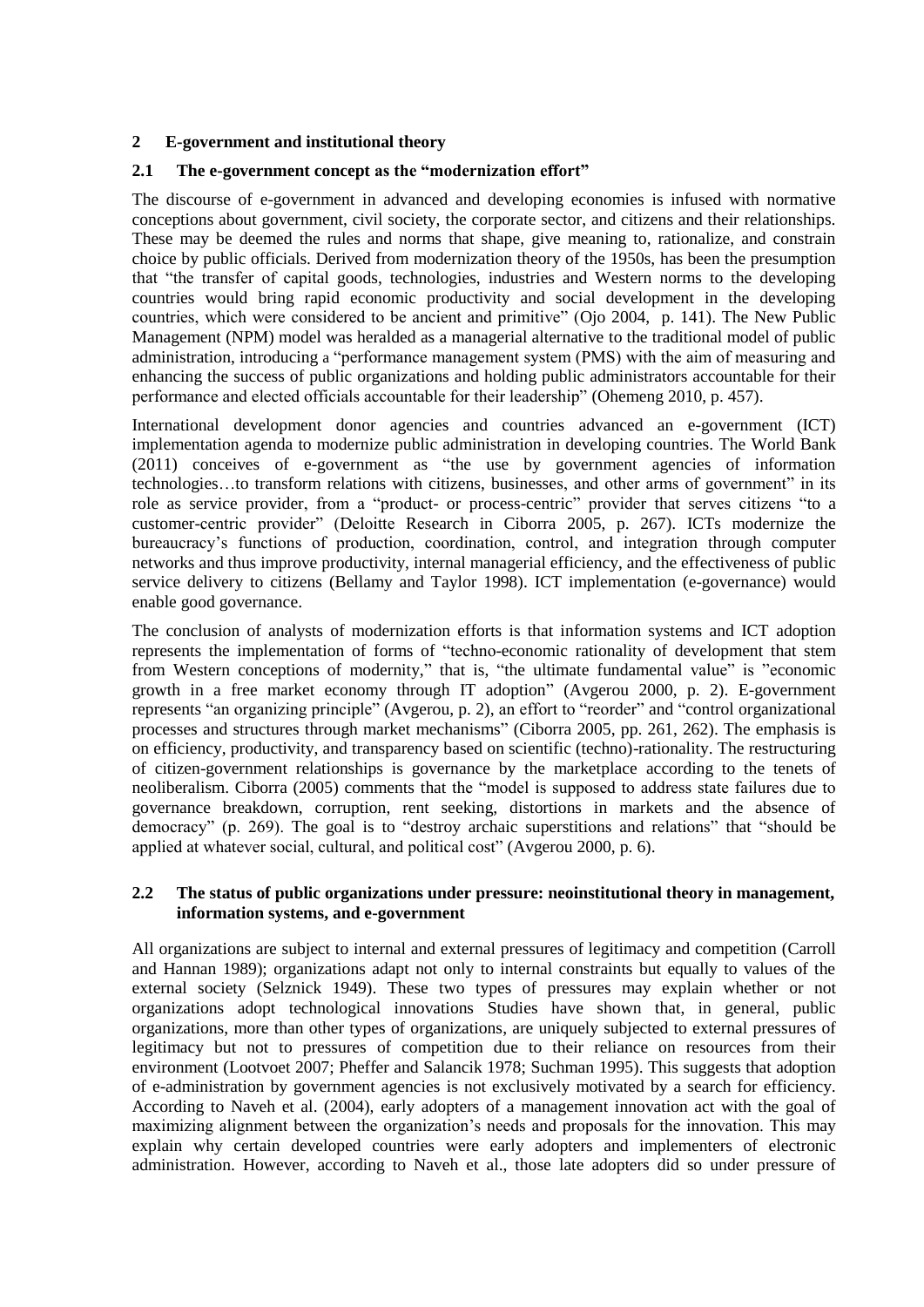external forces and thus imitate first adopters. This assessment is supported by Ciborra (2005), above all for those countries on route to development. In effect, according to Ciborra, e-government adoption does not automatically lead to better governance, but is the result of behavior whose objective is to increase assistance received from rich countries. We can, following Ciborra and Naveh et al., hypothesize that late adoption of e-administration and e-services by developing countries may be linked to social and institutional pressures and to imitation of other governments.

Some scholars propose a neoinstitutional theoretical lens and the concept of isomorphic processes to explain this phenomenon (DiMaggio and Powell 1983; Meyer and Rowan 1977). Although use of this theoretical lens has been dominated by sociologists of organizational behavior, it is increasingly employed by researchers in management science and information systems (see Dacin et al. 2002; Mizruchi and Fein 1999) to explain the phenomenon of new technologies adoption by businesses and organizations (see also Teo et al. 2003; Morris et al. 2005; Hu et al. 2007). Students of the introduction of information technology into government also find similarities in the nature of public administration"s relationship with its environment to explain new technologies adoption (Gil-Garcia and Martinez-Movano 2007; Hjort-Madsen 2007; King et al. 1994). As such, these organizations, according to this theory, also conform to norms in order to convince their stakeholders.

Neoinstitutionalists consider the institutional environment as the principal explanatory factor of organizational behavior, above all if innovation adoption is not introduced prematurely (Naveh et al. 2004). Adoption, in this case, is not motivated uniquely by the search for efficiency. It can be implemented with the goal of realigning the organization with the expectations of its socio-economic environment. Meyer and Rowan (1977) underscore that adoption of an organizational form, management tools, or innovations can arise independently of control and coordination problems that an organization experiences. The former may be imposed by the organization"s environment. In this case, the organization adopts new management practices in order to gain legitimacy and to increase its chances for survival.

This process is tied to social and institutional pressures (coercive isomorphism), to imitation of other organizational behaviour in the field (mimetic isomorphism), or to the phenomenon of professionalism (normative isomorphism) (DiMaggio and Powell [D&M] 1983). Moreover, as Mizruchi and Fein (1999) point out in their trenchant analysis, one or more and all three isomorphic processes of coercion, mimesis, and transmission of norms may operate.

Coercive isomorphism results from formal and informal pressures exerted by other organizations and by "cultural expectations in the society within which the organization operates" (p. 150) (D&M 1983, p. 150). ). External influences may be direct and explicit, imposed by the external organization on which the focal organization depends or indirect when an organization itself adopts an innovation with the goal of gaining the support of other important organizations in its field. Coercive isomorphism has been used in many studies in Information Systems to explain the adoption of an innovation or an information system (see Tolbert and Zucker 1983; Gular et al. 2002; Hu et al. 2006).

Uncertainty also encourages adoption (D&M 1983). As such, modeling (imitating) the behavior of other successful organizations that have adopted an innovation creates or enhances legitimacy (D&M, p. 151; Haverman 1993; Huault 2004). Adoption demonstrates that the organization is attempting to improve conditions for functioning. Imitation may be indirect or unconscious, above all when skilled employees transfer or move from one organization to another. Imitation may also be explicit when innovation adoption is the result of decision makers or employees recruited from an external organization. Consultants may also mediate certain behaviors and render them acceptable (D&M, p. 151). Information Systems researchers have utilized the concept of imitation to explain the wide scale adoption of integrated management information systems (Liang and Xue 2004; Teo et al. 2003).

The third source of isomorphic organizational change is normative pressures that "stem primarily from professionalization" (D&M 1983, p. 152). The more norms are accepted by a large proportion of organizations, the more other organizations are constrained to adhere to them. Once an innovation is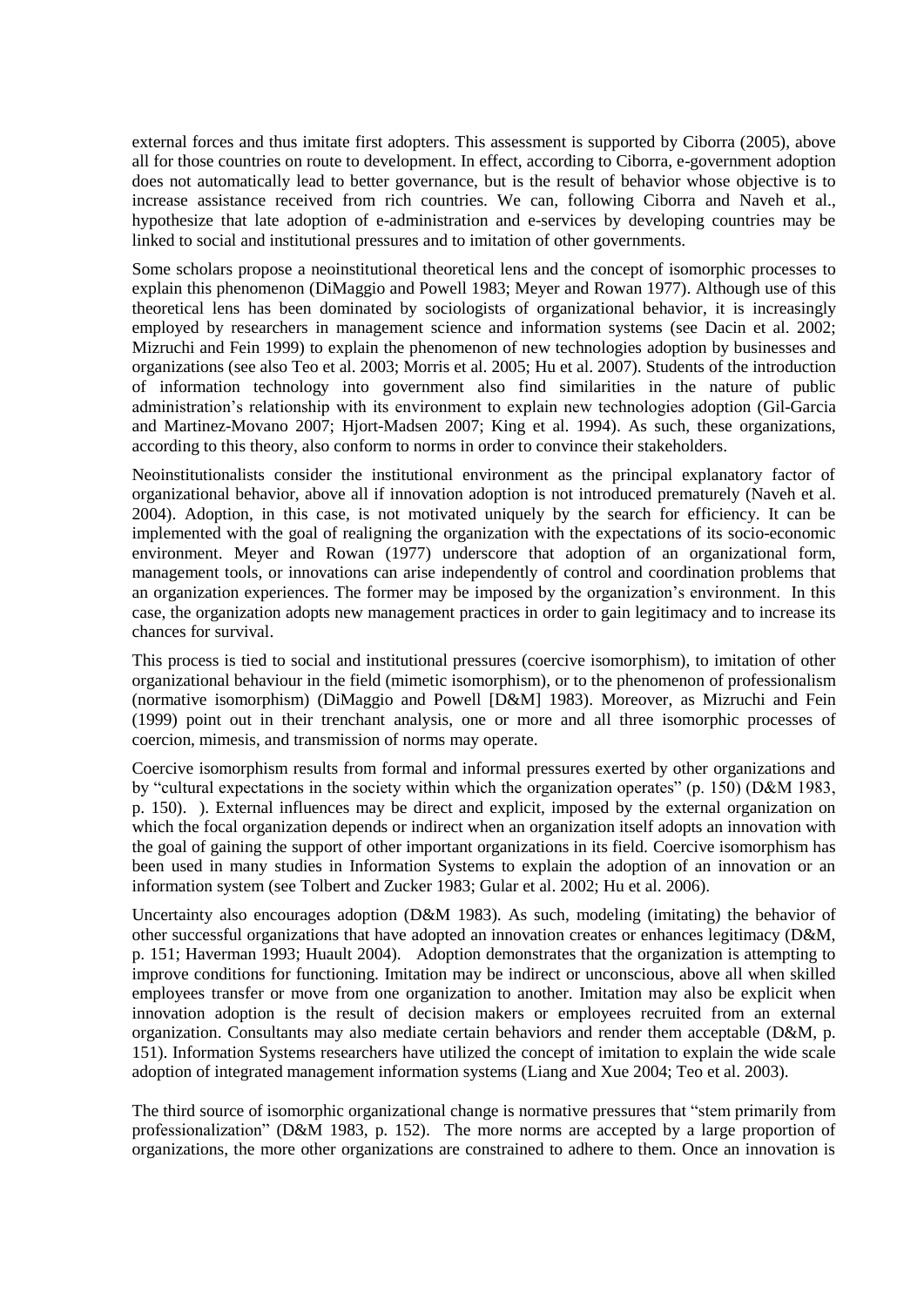launched in the market, experts, consultants, producers, and professionals in the sector collectively evaluate and clarify its advantages (Swanson and Ramiller 1997); this evaluation process takes place during the assimilation of a technological innovation (Newell et al. 2000). In this sense, as certain studies have shown, a decision to adopt a technological innovation did not necessarily result from a search for economic optimization but rather from a search for conformity to the norms of a professional network that decision makers belong to (Markus and Tanis 2000).

### **3 Methodology**

Following a case study methodology (see Yin 2003), this analysis is based on the triangulation of evidence from semi-structured interviews with senior officials in government agencies who led the implementation effort, government documents, and newspaper accounts on the progress of this egovernment project.

These interviews were conducted in Beirut between January and December 2008 in Arabic with nine Lebanese civil servants who had been responsible for implementing e-administration between 2000 and 2008. Two were former ministers of the Office of the Ministry of Reform (OMSAR), six were directors general, and one a cabinet secretary. These civil servants represented, in addition to OMSAR, the ministries of Finance, Public Works, Telecommunications, and Economy. Interviews lasting between one and two hours were recorded and later transcribed in French. We maintain the anonymity of our informants by identifying them only with an alphabetic character and number (e.g., E1, E2).

These officials were asked to provide a history of the unfolding of the adoption of electronic government, e-services, and information and telecommunication technologies (ICT). There were questions about administrative needs and objectives, (quality and skills of) personnel required to implement the project, anticipated benefits, and resistance to the project inside the official's agency and in other agencies. Other questions asked about the role of international agencies, the European Union, and other Arab countries that underwrote funding for the e-administration project. And still other questions examined the status of ICT use and pressures for adoption by Lebanese citizens and the benefits that these officials envisioned.

The interviews were triangulated with official government reports, laws and regulations, and press releases and newspaper reports on the progress of this e-government project. Annual reports on the progress of the project were issued by OMSAR and other agencies. Arabic, English, and French language press accounts were reviewed. Web sites of the participating international and Lebanese government agencies were examined. (Page limitations do not permit a complete bibliography.)

#### **4 Historical context for the failure to implement e-government**

Lebanon was significantly damaged by 16 years of war, between 1975 and the mid-1990s, leaving its economy, infrastructure, physical assets, human resources, governance structure, and public administration in dire circumstances. Although the government had continued to function, the system was a disaster. Chaotic procedures had been applied and information had been recorded by hand on paper that had since yellowed. By the early 2000s, little had changed (Dagher 2002). For most Lebanese, public administration had always been a bureaucratic nightmare (Harfouche 2008). Lebanese citizens complained about the poor quality of public services, the complicated administrative procedures, arbitrary administrative decisions, slowness of decisions, and corruption. It was this situation that the reform effort was intended to alter.

Nonetheless, in spite of the economic difficulties and heavy debt, the Lebanese government did not hesitate to invest massively in implementing e-administration and e-services. As we noted earlier, studies of e-government in developing countries have shown widespread and significant failure. Lebanon's experience was not much different. Lebanon's government agency responsible for e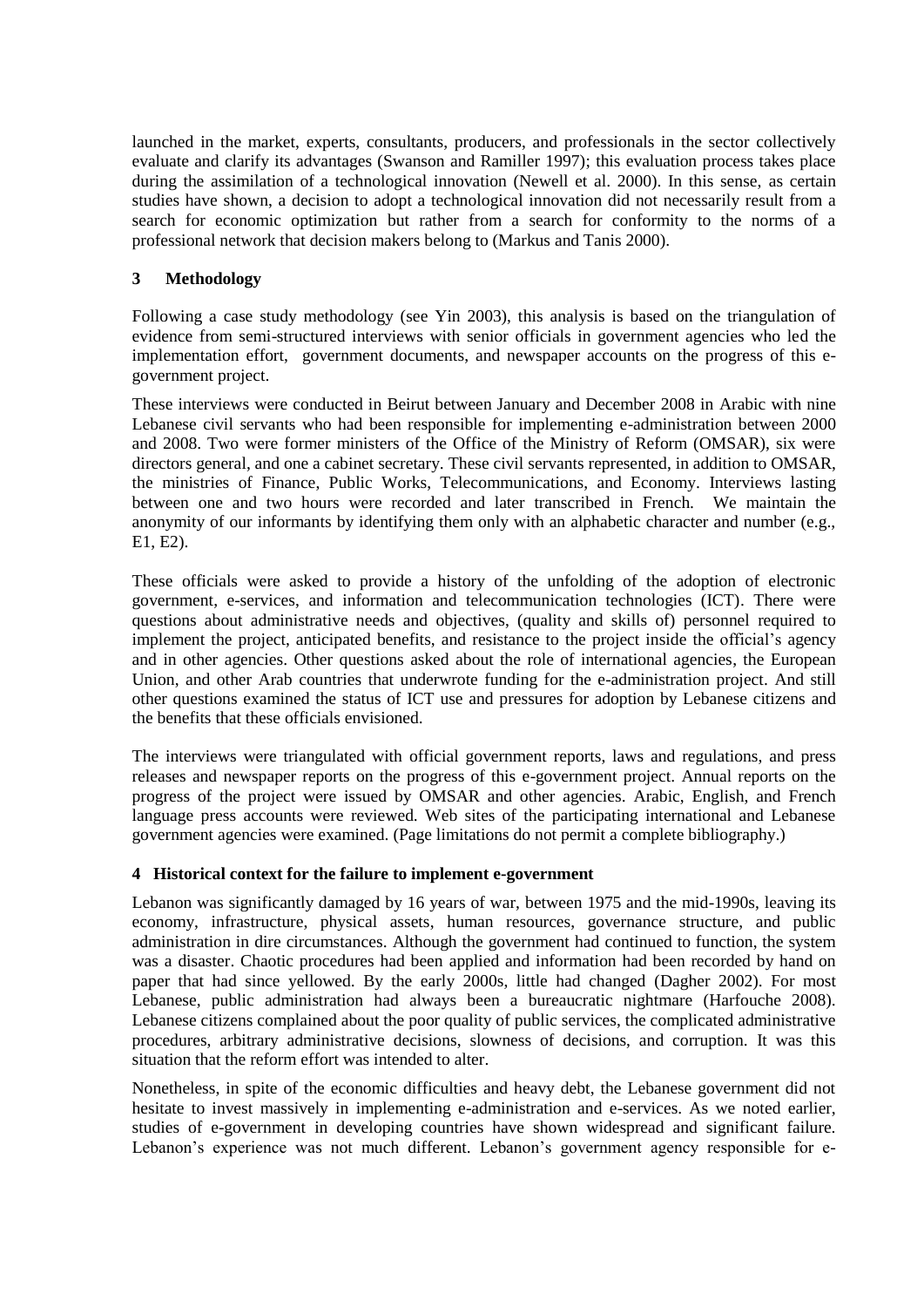government implementation OMSAR had carried out tests of e-services whose outcomes ended in failure. Computers with touch screens had been installed in the offices of senior administrators, for example, but remained unused or broke down and could not be repaired for lack of funds.

International agencies, including the United National Development Program (UNDP), the World Bank, the International Monetary Fund, and the European Union (EU) committed significant funds and loans to reconstruct the country following a series of aid conferences held in 2001, 2002, and 2007 that were dubbed Paris I, Paris II, and Paris. Aid from international agencies was designed to reform public administration and build infrastructure and was coupled with the requirement to implement a national e-government strategy and a national e-strategy, connecting greater accountability and transparency with good governance. European Union (EU) funds encouraged the Lebanese government to create the Office of Minister of State for Administrative Reform (OMSAR) in 2000 as a mechanism for coordinating donors and the government and to serve as the locus of administrative reform and implementation of e-government.

The continued flow of aid depended on meeting what international agencies deemed "adequate progress" and later "quantitative benchmarks." Initially, rapid privatization of the public sector was viewed as the *only* goal and a means to reimburse part of the Lebanese debt. Pressure from the United Nations Development Program (UNDP) and the European Union (EU), however, became an important element in e-administration implementation progress after 2000. Thus, according to a report issued by OMSAR (2003): "It was widely accepted within the Lebanese government that any delay in the process of reform and modernization of the administration threatens the continuation of many programs funded by donor countries" (p. 6). Reform and administrative modernization depended on implementing e-government.

Once credits were granted, projects had to be designed and presented. Donors set the rules. For example, the European Union (EU) insisted that their experts supervise and participate in projects and the United Nations Development Program (UNDP) required that it participate in recruiting new employees. E6 acknowledged that the only Lebanese e-administration success was the implementation of a Ministry of Finance web portal for businesses to make electronic declarations, due to a team created by the UNDP and financed by donations from Canada (ACDI) and UNDP, benefiting from support from the Ministry of Finances, which had installed a completely integrated system." (It received a United Nations prize in 2007.)

By 2003, the UNDP had imposed rules that the Lebanese e-government demonstrate progress in implementing e-government. And at one point, in 2004, the EU threatened to apply sanctions (withdraw funds and offer them to Jordan) if the Lebanese government did not comply with its commitments and sufficient progress were not made. It was at this moment that the Hariri government understood that action had to be taken to implement an e-government strategy or else funds would be lost.

One might conclude that, little by little, the Lebanese government was led to implement eadministration with the goal of obtaining funding support and help of funding organizations. Closer to the truth one official said was that "our objective was *not* to implement these services. The sole objective was to rapidly privatize the public sector in order to reduce the public debt" (E1). It was "the European Union that, in 1996, launched this e-government project and made available [funds] for administrative reform and information and telecommunications technologies" (E2). A third informant recalled that "these funds encouraged the Lebanese government to create the OMSAR" (E8).

We might conclude that adoption resulted from external and explicit institutional pressures of international organizations. "The United Nations Development Program (UNDP) proposed that we imagine a "national e-strategy" that Lebanon would be part of. [This] strategy would prepare Lebanon to implement e-government" (E1). Funding was "open-ended; however, once the credits were received, presenting a project became an imperative [and] so we defined an "e-government strategy"" (E4).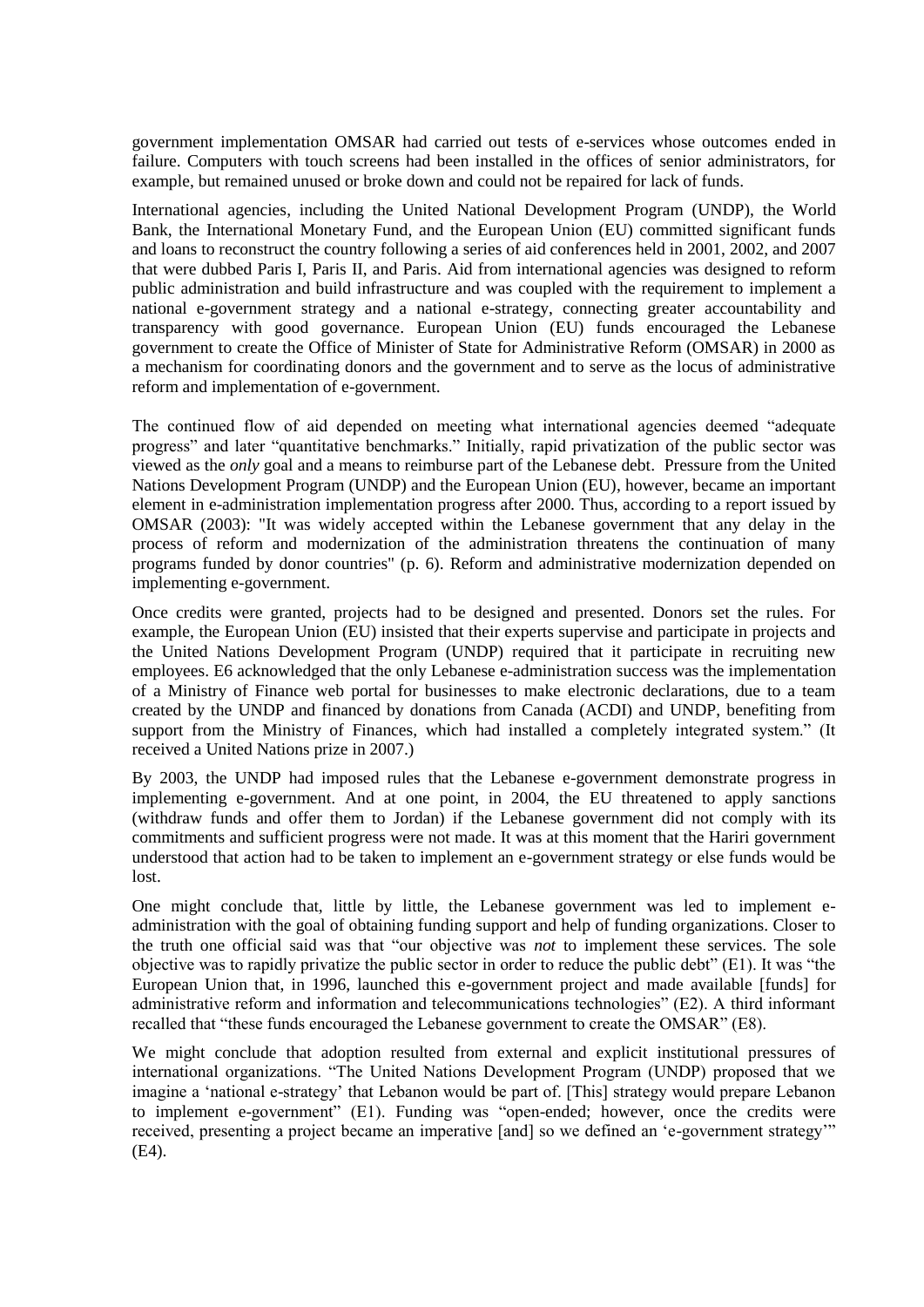But on the technical side, "we had a public administration that was very backward, completely without information systems. The funding agencies, arriving with their ideas and knowledge of the terrain, imposed their plans" (E5). Another informant (E2) commented that "We were required little by little to introduce these systems through OMSAR and, so, OMSAR"s teams went into each agency and intervened permanently [became responsible for implementation]."

In effect, "from the very beginning, the e-administration project made no progress because government support was lacking" (E1). Informant E4 explained that "We had to create an infrastructure, provide equipment, and create personnel, all without conflict." He went on to say that "Obstacles surfaced when it came time to implement e-services. We lacked qualified personnel, staff resisted because they risked losing their authority, and there was no political support."

E5 commented that management changed when the agencies got "new blood." Informant E6 went on to explain that both the UNDP and the European Union required training sessions for the new recruits and "measures were drastic. The only ones who remained were the "cream."" Government in-house training was then followed by training abroad, all of which took place through bilateral cooperation with Spain and the bilateral agreements with France.

Influenced by and with the participation of the UNDP, "The Lebanese government recruited young, highly competent professionals. That did not exist before 1996," remarked E3. "Our personnel was relatively old; the average age of the bureaucrats was between 48 and 50 years old…Some division heads did not even know how to use a computer" (E5). In effect, "for many years, there was no recruitment; indeed, the last recruits date from 1986. Technology changes from one year to the next. Thus the major problem that delayed the adoption of ICTs has been the lack of qualified personnel who know how to use ICTs" (E5).

Pressure from funding agencies (UNDP) and the European Union (EU) was, however, an important element in implementing e-administration; and this pressure continued for years. UNDP "imposed rules that required us to implement electronic administration [and] the European Union (EU), in 2001, which provided assistance, also applied sanctions when our government did not follow the rules that had been laid down" (E1). At a certain moment, "when the EU was unhappy with the results, such as when the Lebanese administration did not respond to the Union's demands, it threatened to withhold funds and to provide them to Jordan, about 30 million Euros" (E2). And, as such, according to the OMSAR report published in 2001, "the government admitted that any further delay of the reform process and administrative modernization threatened a great number of projects financed by the funding agencies" (OMSAR 2001). Lebanese government officials were, however, able to persuade the international agencies that progress would be made and were able to mobilize a plan that resulted in significant financial assistance in international aid. The International Monetary Fund congratulated Lebanon for its economic reform and public debt reduction efforts.

"We went to Paris II [2002] with our project for modernizing public administration and adopting egovernment. After having received funding and assistance, nothing was accomplished, [however]. We had to act very quickly. But the results were deceiving. And, so, just as we had done earlier, we had to increase our activities. The financing agencies demanded results. So, three weeks before Paris III [2007], we created the TRA. That's how we operated, sadly" (E9). E6 commented that "the International Monetary Fund, the World Bank, and Paris III continued to have a great deal of influence. Paris III, for example, required that we present reports about the level of citizen satisfaction with e-services. That allowed us to move in the right direction."

#### **5 Discussion**

The results of these interviews converge with studies in Information Systems that demonstrate the importance of coercive isomorphism in the adoption of a technological innovation. This case shows the importance of formal rules and sanctions by organizations in order to increase coercive pressures.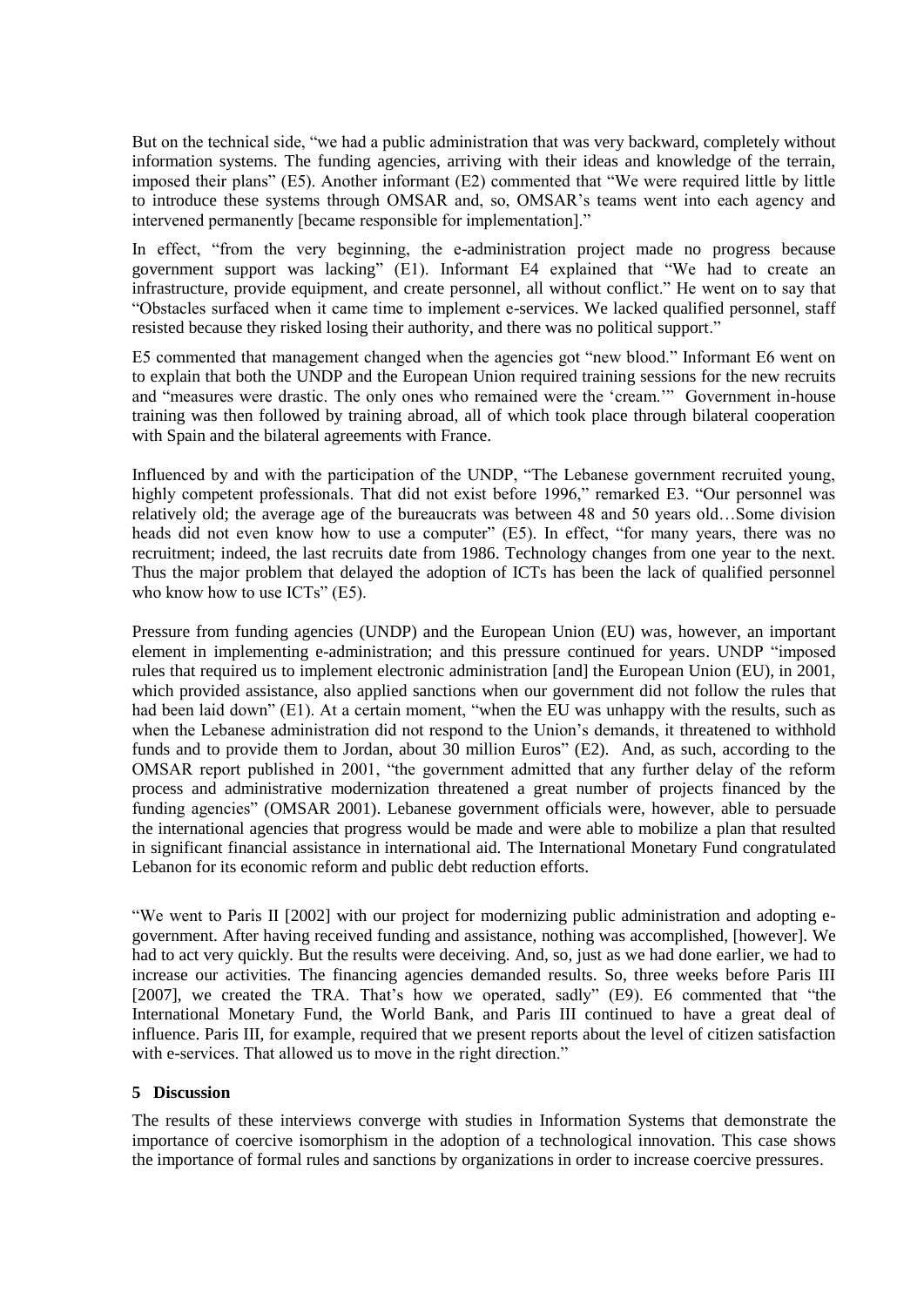Certain elements of this case appear to reflect direct mimetic isomorphism. In effect, from the beginning, the implementation project of e-administration presented a great deal of uncertainty. Faced with pressure from funding agencies that wanted a real project and faced with the difficulty of finding solutions, the Lebanese government judged it legitimate to "do like everyone else" (direct mimetic isomorphism). The explanations by Lebanese administrators converge with findings by Teo et al. (2003) and Liang and Xue (2004), for example, who have demonstrated the importance of mimetic processes in this type of adoption.

Other aspects reflect indirect or unconscious mimetic processes explained by the transfer of employees and explicit mimetic processes resulting from the advice of consultants. The Lebanese eadministration project was equally influenced by experts and consultants. This case shows the value of the role of indirect mimetic processes that result from recruiting decisions made by the Lebanese who had conducted their studies abroad and who had worked in foreign public administration. The quality of work by this team encouraged other ministers. At this level, adoption can approach indirect imitation.

The UNDP and the European Union required international professional recruitment and training of the team, which led to successful completion of two e-administration projects and which suggests that the requirement had some, albeit quite modest, influence on the decision to implement e-administration. This may reflect a certain form of normative isomorphism.

#### **6 Conclusion**

We briefly examined a puzzle that has bedeviled Lebanese public administration for more than a decade: little concrete progress to implement e-government after receiving billions of dollars, leading international agencies to conclude that insufficient progress had been made and to refuse commitment of additional resources. At the same time, however, threatened with the loss of donor funds, the Lebanese government was eventually forced to take some steps towards implementation: trained staff was recruited and experts and consultants brought into public administration, and these actions did make a difference. As such, under certain conditions, adoption *does* result from external institutional pressures. And to coercive isomorphism, we also need to add the role of direct, unconscious, and explicit mimetic isomorphic processes, along with a search for professionalism.

Nonetheless, this research poses many questions and requires a much deeper and more extended analysis; there is much greater complexity than the story of isomorphic processes experienced by Lebanese public administration. The Lebanese government adopted e-services to demonstrate a rational approach to government decision making and to justify other business activities at the heart of the administration in order to persuade international agencies to fund its government modernization program. As applied to Lebanese e-public services, this is also a story about technology adoption as a symbolic form. We leave the role of culture, tradition, internal public administration politics, and symbolic action for a future study. This requires an analysis of the micro-level reaction to macro-level pressures experienced by Lebanese public administration.

## **References**

- Ahn, M. and Bretschneider, S. (2011). Politics of e-government: E-government and the political control of bureaucracy. Public Administration Review 73 414-424.
- Avgerou, C. (2000). Recognising alternative rationalities in the deployment of information systems. The Electronic Journal of Information Systems in Developing Countries 3, 1-15. Available at: http://www.ejisdc.org/ojs2/index.php/ejisdc/article/viewFile/19/19
- Avgerou, C. (2001). The significance of context in information systems and organizational change. Information Systems Journal 11, 43-63.
- Bellamy, C. and Taylor, J. A. (1998). Governing in the Information Age. Buckingham, UK: Open University Press.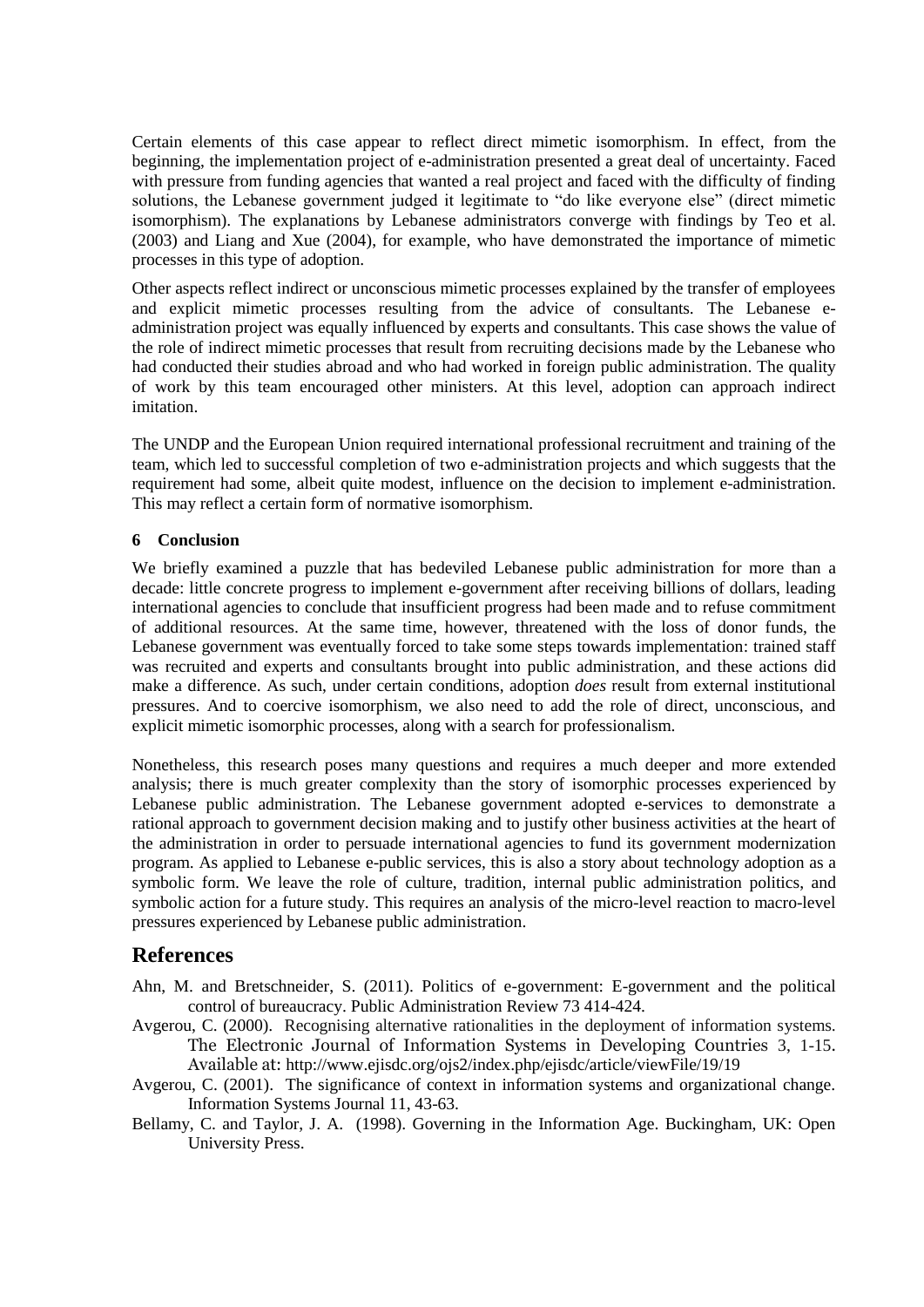- Basu, S. (2004). E-government and developing countries: An overview. International Review of Law Computers & Technology 18, 109-132.
- Caroll, G. R., and Hannan, M. T. (1989). On using institutional theory in studying organizational populations. American Sociological Review 54, 545-548.
- Ciborra, C. (2005). Interpreting e-government and development efficiency, transparency or governance at a distance? Information Technology & People, 18, 260-279.
- Dacin, T., Goodstein, J. and Scott, W. R. (2002). Institutional theory and institutional change: Introduction to the special research forum. Academy of Management Journal 45, 45-57.
- Dada, D. (2006). The failure of e-government in developing countries: A literature review. The Electronic Journal of Information Systems in Developing Countries 26, 1-10.
- Dagher, A. (2002). L"Administration Libanaise après 1990. Colloque "Le Modèle de l"Etat développemental et les défis pour le Liban," 15-16 février 2002. Beruit: Rotana-Gefinor.
- DiMaggio, P. J. and Powell, W. W. [D&M]. (1983).The iron-cage revisited: Institutional isomorphism and collective rationality in organizational field. American Sociological Review 48, 147-160.
- Gil-Garcia, J. R. and Martinez-Moyano, I. J. (2007). Understanding the evolution of e-government: The influence of systems of rules on public sector dynamics. Government Information Quarterly 24, 266-290.
- Gomez, R. and Pather, S. (2012). ICT evaluation: Are we asking the right questions. The Electronic Journal of Information Systems in Developing Countries 50, 1-14.
- Gular, I., Guillen, M. F., and MacPherson, J. M. (2002). Global competition, institutions, and the diffusion of organizational practices: The international spread of ISO 9000 quality certificates. Administrative Science Quarterly 47, 207-232.
- Harfouche, A. (2008). Besoin de réforme des services publics et l"apport potentiel de l"utilisation des TIC: Cas de l"administration libanaise. Proche Orient Etude en Management. Number 20.
- Haveman, H. A. (1993). Follow the leader: Mimetic isomorphism and entry into new markets. Administrative Science Quarterly 38, 593-627.
- Hawari, A. and Heeks, R. (2010). Explaining ERP Failure in Developing Countries. Working Paper Series No. 45. Manchester, United Kingdom: University of Manchester, Center for Development Informatics, Institute for Development Policy and Management.
- Heeks, R. B. (2002). Information systems and developing countries: Failure, success and local improvisation. The Information Society 18, 101-112.
- Heeks, R. (2006). Theorizing ICT4D research. Information Technologies and International Development 3, 1-4.
- Heeks, R. (2009). The ICT4D 2.0 Manifesto: Where Next for ICTs and International Development? Working paper series. Development Informatics Group, Institute for Development Policy and Management, Manchester.
- Heeks, R. B. and Bailar, S. (2007). Analyzing e-government research: Perspectives, philosophies, theories, methods, and practice. Government Information Quarterly 24, 243-265.
- Hjort-Madsen, K. (2007). Institutional patterns of enterprise architecture adoption in government. Transforming Government: People, Process and Policy 1, 333-349.
- Hu, Q., Hart, P., and Cooke, D. (2007). The role of external and internal influences on information systems security – a neo-institutional perspective. Journal of Strategic Information Systems 16, 153–172.
- Huault, I., DiMaggio, P., and Powell, W. W. (2004). Organizations search for legitimacy. In Great Authors of Management (S. Charrette and I. Huault, Eds.), pp. 100-112. Paris: Edition EMS.
- Kim, S., Kim, H. J., and Lee, H. (2009). An institutional analysis of an e-government system for anticorruption: The case of OPEN. Government Information Quarterly 26, 42-50.
- King, J. L., Garbaxani, V., Kramer, K. L., McFarlan, F. W., Raman, K. S., and Yap, O. S. (1994). Institutional factors in information technology innovation. Information Systems Research 5, 139-169.
- Liang, H. and Xue, Y. (2004). Coping with ERP-related contextual issues in SMEs: A vendor"s perspective. Journal of Strategic Information Systems 13, 399-415.